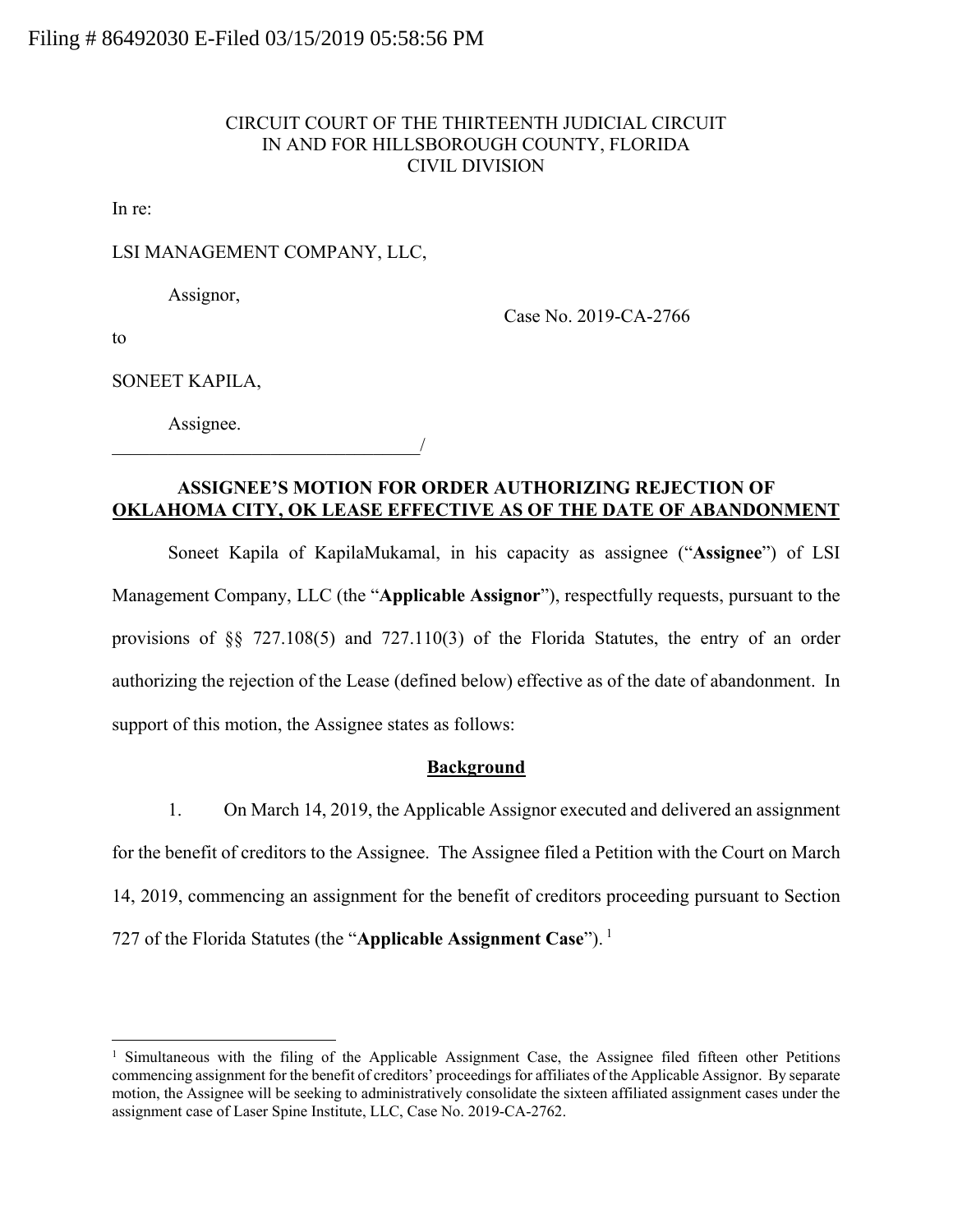2. On or about May 13, 2011, Laser Spine Institute, LLC, as tenant, and Le Norman Properties, LLC, as landlord (the "**Landlord**"), entered into a Lease Agreement for commercial real property located at 4727 Gaillardia Parkway, Oklahoma City, Oklahoma (the "**Leased Property**"). The Lease Agreement was amended by that certain First Amendment dated July [no date], 2015. In the First Amendment, the Lease Agreement was assigned to the Applicable Assignor. The Lease Agreement, as amended by the First Amendment, shall collectively be referred to as the "**Lease**."

3. Prior to the Assignment Date, the Applicable Assignor abandoned the Leased Property.

#### **Relief Requested**

3. Section 727.108 of the Florida Statutes provides that one of the Assignee's duties is, "[t]o the extent reasonable in the exercise of the assignee's business judgment, reject an unexpired lease of nonresidential real property or of personal property under which the assignor is the lessee." Fla. Stat. § 727.108(5). Further, § 727.108 expressly grants the Court the power to "[a]uthorize the assignee to reject an unexpired lease of nonresidential real property or of personal property under which the assignor is the lessee pursuant to s. 727.108(5)." Fla. Stat. § 727.109(6).

4. The Assignee seeks an order authorizing the rejection of the Lease effective as of the date of the Applicable Assignor's abandonment of the Lease Property.

5. The Lease and the Leased Property are financially burdensome to the estate. The Leased Property was abandoned prior to the Assignment Date.

6. Entry of an order authorizing rejection of the Lease effective as of the date of abandonment, will conserve estate resources, which ultimately benefits creditors.

2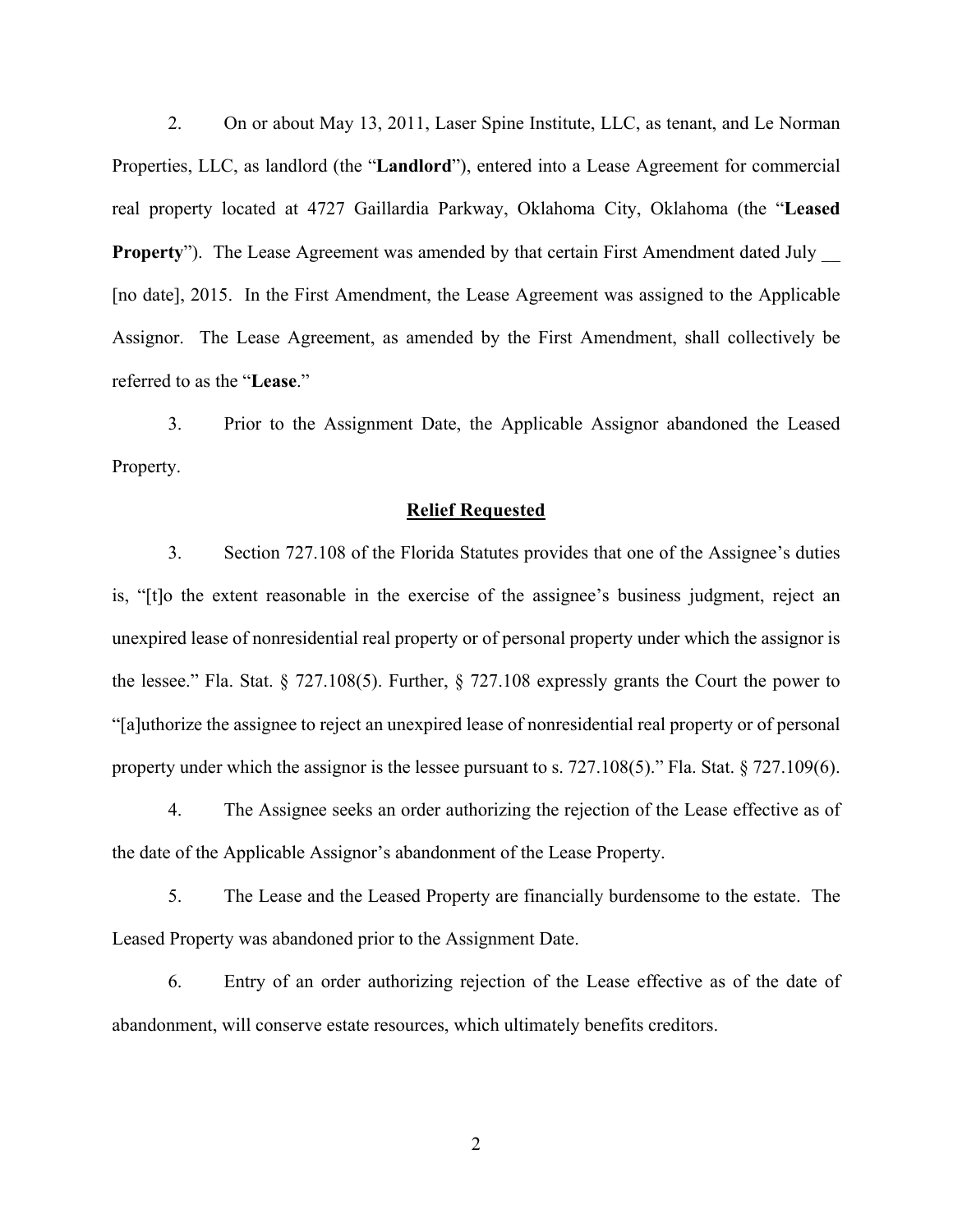WHEREFORE, the Assignee respectfully requests the Court enter an order granting this motion, authorizing rejection of the Lease effective as of the date of the Applicable Assignor's abandonment of the Leased Property, and providing such other relief as is just and proper.

Dated: March 15, 2019

*/s/ Amy Denton Harris*  Harley E. Riedel (FBN 183628) Edward J. Peterson (FBN 0014612) Amy Denton Harris (FBN 0634506) Stichter, Riedel, Blain & Postler, P.A. 110 E. Madison Street, Suite 200 Tampa, Florida 33602 Telephone: (813) 229-0144 Facsimile: (813) 229-1811 Email: hriedel@srbp.com; epeterson@srbp.com aharris@srbp.com Counsel for Assignee